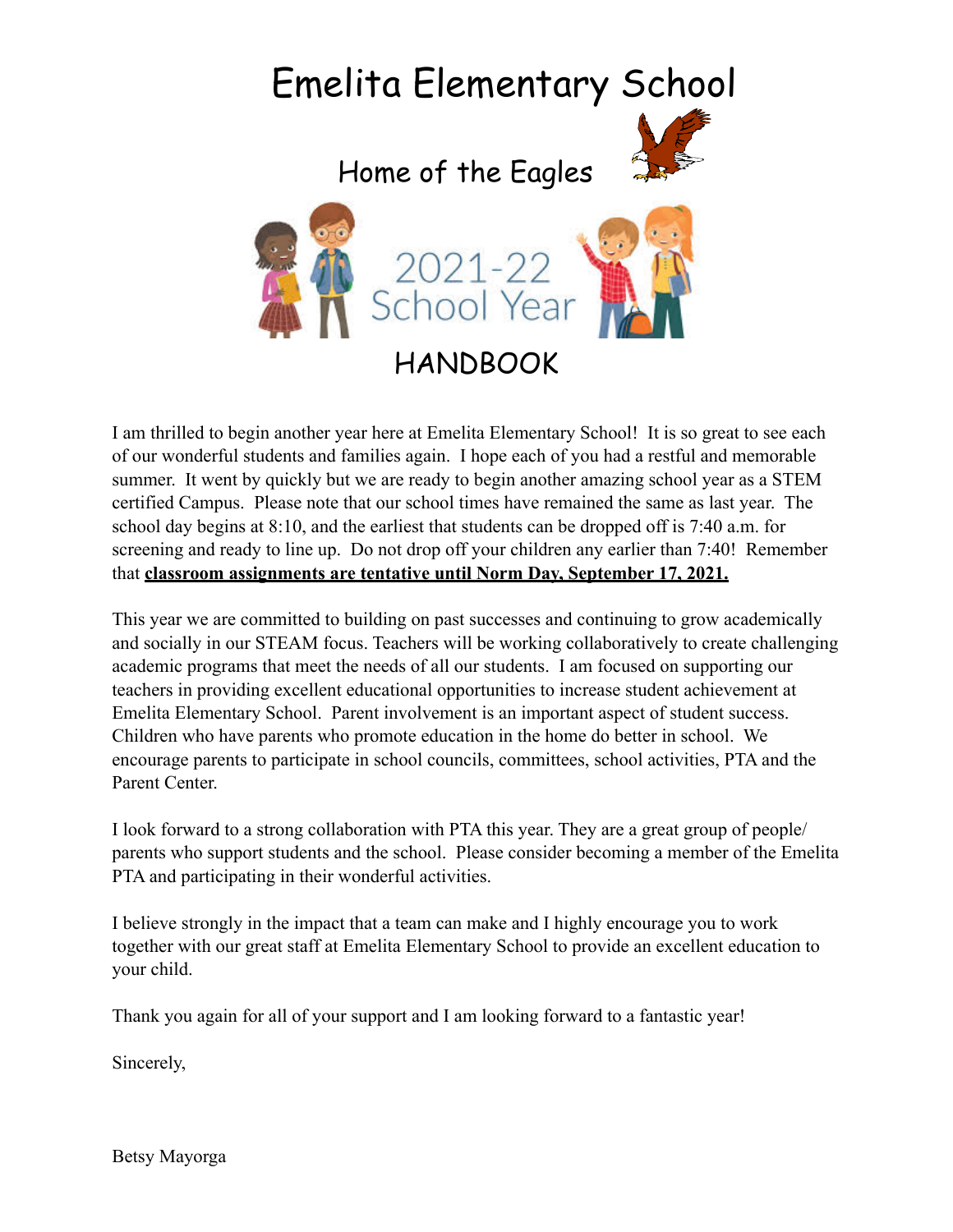# EMELITA ELEMENTARY SCHOOL CALENDAR OF EVENTS FOR AUGUST & SEPTEMBER 2021



| 08/13 | Pupil Free Day                                  |             |
|-------|-------------------------------------------------|-------------|
| 08/16 | First Day of Instruction                        |             |
| 08/17 | Professional Development Tuesday                |             |
|       | <b>Banked Day Begins</b>                        |             |
|       | First bell                                      | $8:05$ a.m. |
|       | SCHOOL BEGINS                                   | 8:10 a.m.   |
|       | <b>DISMISSAL</b>                                | $1:33$ p.m. |
| 08/19 | PTA Association Meeting from 7:00 p.m.          |             |
| 08/31 | Back-to-School Night from 6:00 p.m. - 7:00 p.m. |             |
|       | **********************                          |             |
| 09/03 | SCHOOL CLOSED - Admissions Day                  |             |
| 09/06 | SCHOOL CLOSED - Labor Day                       |             |
| 09/07 | SCHOOL CLOSED - Unassigned Day                  |             |
| 09/15 | School Picture Day                              |             |
| 09/16 | SCHOOL CLOSED - Unassigned Day                  |             |
| 09/17 | Norm Day                                        |             |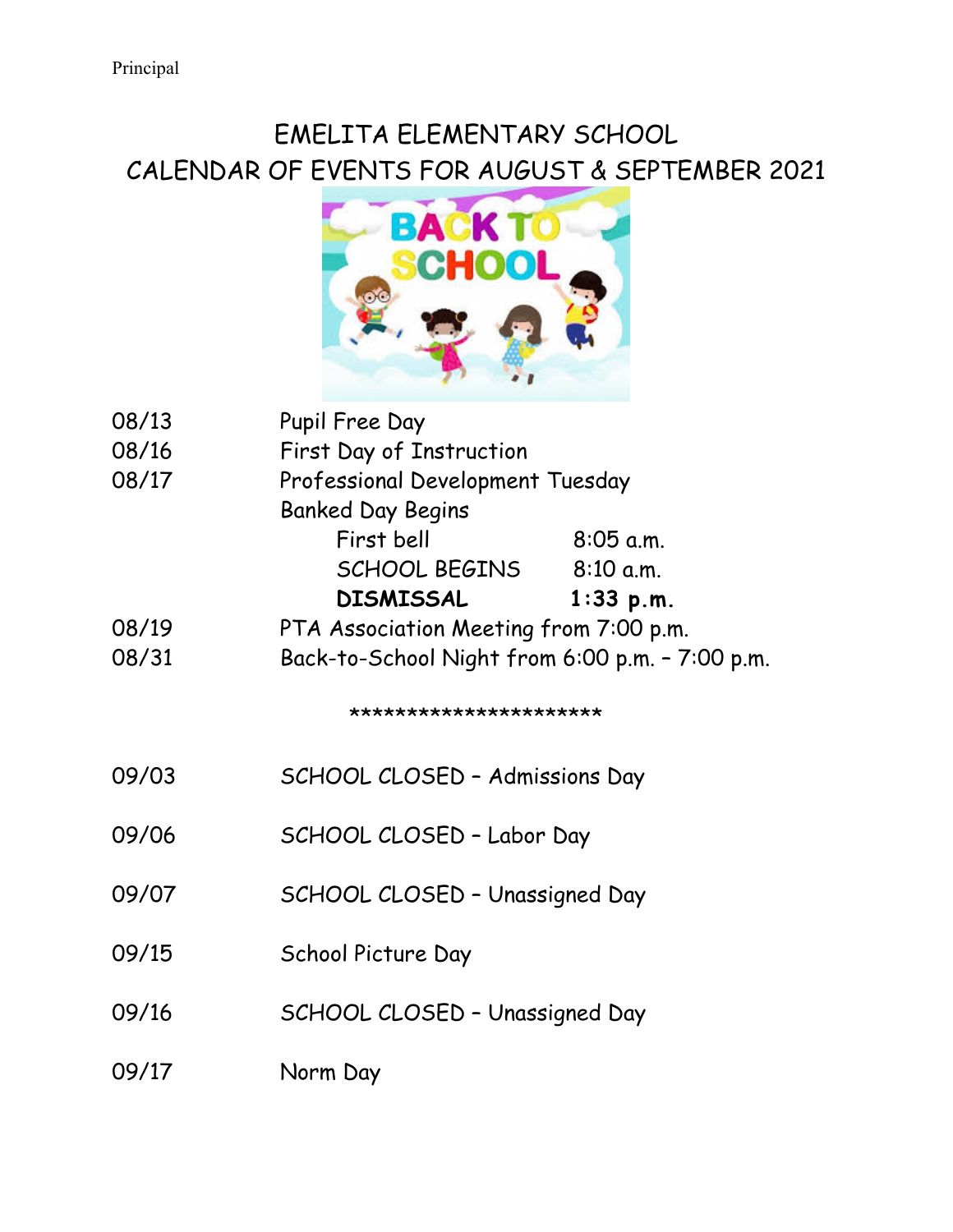

### *ENROLLMENT AND CLASSROOM ASSIGNMENTS*

Room assignments for continuing students were made carefully by Emelita's teachers and principal. This process ensures balanced classes while taking into consideration the needs of each student. Teachers spent considerable time to ensure the best placement of each student. As you know, every year many new students enroll at Emelita and some of the students who were enrolled last June have moved over the summer. **Due to changes in enrollment during the first weeks of school, it often becomes necessary to make room changes for some pupils in order to even out class size**. When these changes occur, great care will once again be taken to place children into classes where they will be most successful. You will be notified if this occurs.



#### *ARRIVAL AND DISMISSAL*

NO children will be allowed on campus before 7:40 a.m. There is NO adult supervision until that time. If your child is left unattended before school, you will be contacted and asked to make safe arrangements.

Read and follow all traffic patterns and rules. To insure safety when dropping off or picking up students, pull over to the curb in order to exit on the curb side of the car. **DO NOT** ask your children to cross in the middle of the street or to walk between parked cars to get to their destination. **Double parking is illegal and dangerous**! Do not park and leave your car on the school side of the street, in the area for drop-off of passengers and for school buses only. Be considerate of our neighbors and **DO NOT HONK** for your children as it is inconsiderate. The gate in front of the school and by the apparatus will be open at 7:40 a.m. for screening. All gates will be closed at 8:10 a.m. If children are late to school, they must come through the office, get screened and obtain a tardy slip. Parents may not walk their child(ren) to class. If necessary, a staff member will walk your child to class.

#### *KINDERGARTEN STUDENTS:*

**Morning drop off -** Only two main gates will be open for drop off in the morning for student's screening by a staff member. Children are in line with their class on the yard where the teachers will meet them and walk them to class.

**After-school pick up -** Parents can pick up their child at the Kinder Gate. Please wait for your child to be dismissed by their teachers. Kindergarten and first grade students will only be released to an authorized adult such as: a parent/guardian or a Soaring Eagles's staff member authorized to pick up. **Please be on time to pick up your kindergartener. Kinder students are not allowed to be on the playground after school.**

#### *FIRST – FIFTH GRADE STUDENTS:*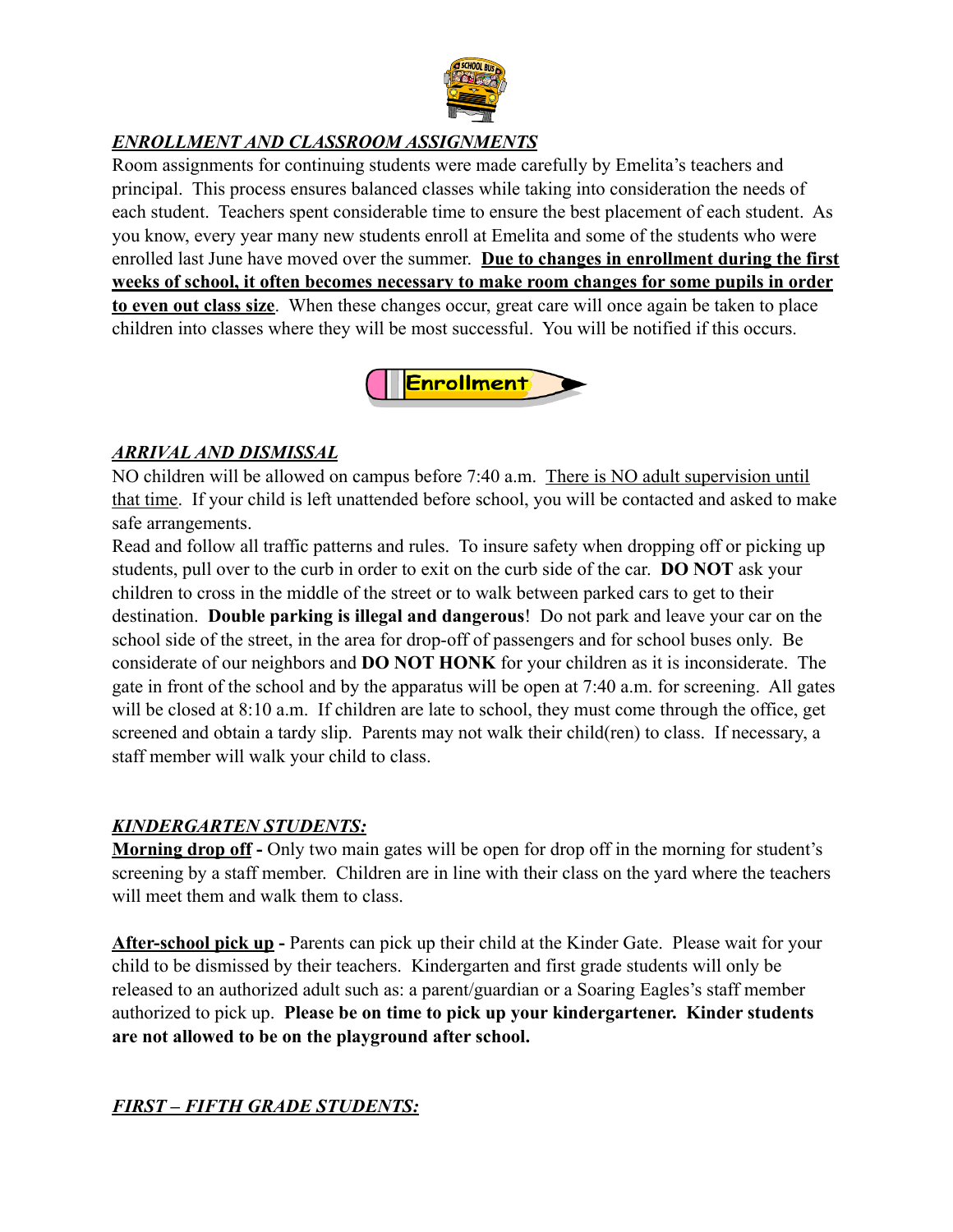**Morning drop off** - Only two main gates will be open for drop off in the morning for student's screening by a staff member. Children are in line with their class on the yard where the teachers will meet them and walk them to class.

**After-school pick up** - Parents of students in grades 2 – 5 can pick up their child from the two main gates. First grade students can be picked up at the front gate next to the Soaring Eagles door. Please wait for your child to be dismissed by their teacher. Gates will remain closed until dismissal time. Please keep your child(ren) safe, advise them to stay on the school grounds until they are picked up by an authorized adult.

**First grade students are not allowed to be on the playground after school so please be on time to pick up your first grader. First grade students enrolled in Soaring Eagles or KYDS will have a staff member pick them up from class and take them to their program.**

## *COMMUNICATION/NOTIFICATION*

We send home information through flyers posted on ClassDojo, Blackboard Connect phone/ email messages. Teacher emails will be provided in each teacher's opening letters as well as on our website. They will respond within 24-48 hours, but are not expected to respond in the evenings and during weekends or holidays.

ClassDojo is our primary source of conveying information. If you are not already signed up, see your teacher for an invitation and get signed up as soon as possible.

# *RESIDENCE INFORMATION*

It is the responsibility of the parent to inform the school of any change of address or telephone number immediately or as soon as possible. **Please notify the school if you change addresses or telephone numbers during the school year**. Important school correspondence such as test scores, report cards and other written communication may not get to you or may be delayed if we do not have a current address in the District Student Information System. It is very important that our records be kept up to date at all times.

# *EMERGENCY INFORMATION CARD*

During the first week of school, your child will bring home an emergency information card for you to complete. **IT IS EXTREMELY IMPORTANT** that the information on this card be filled out completely and accurately. **BE SURE TO ADD CELL PHONE NUMBERS**. Please make sure all telephone numbers and addresses are clearly written. Include as many names and telephone numbers as possible of persons who can be contacted in case you cannot be reached. Emergency contacts should live or work relatively close to the school. This information is used whenever the school needs to contact you such as when your child is ill, has been hurt, or in any type of emergency. We will not release your child to anyone not listed on this emergency card without a written note from you. We will also use this information during emergencies such as earthquakes to release your child. You may attach an extra sheet with emergency contacts if needed.

# *RELEASE OF STUDENTS*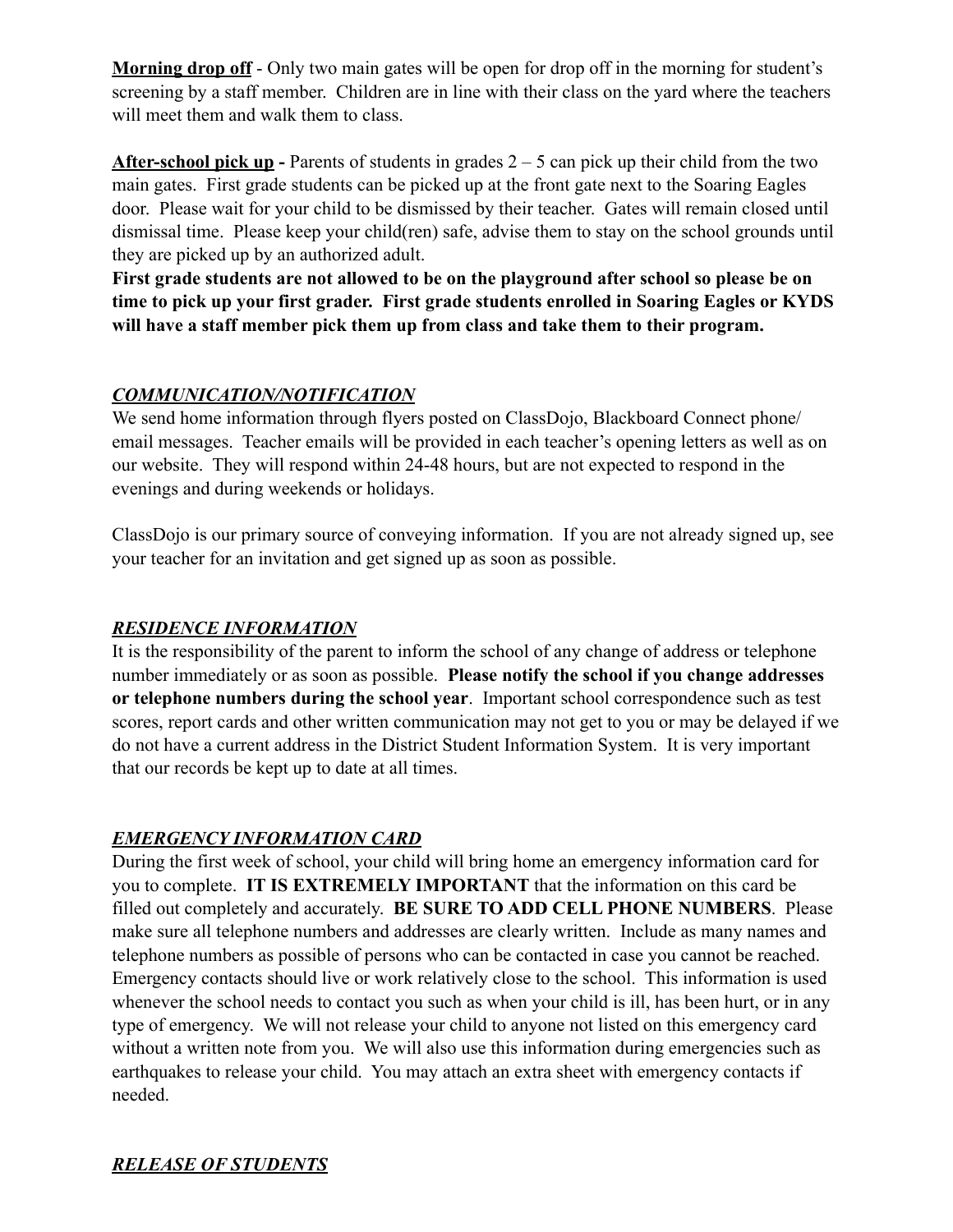In order to assure the maximum degree of safety and protection for children, it is imperative that children do not leave school during school hours including the lunch period. If a pupil is to leave school during school hours for other reasons, the parent or other authorized person must appear at the office and show picture identification.

A child will be released ONLY IN THE OFFICE AND ONLY TO THE PARENT/GUARDIAN OR THE PERSON WHOSE NAME APPEARS ON THE EMERGENCY INFORMATION CARD. If you must have someone not on the emergency card pick up your child, call the office and send a note indicating the authorized person's name and your permission. **No one under 18 may pick up a student under any circumstances.**

In the event of an emergency, all children will be kept at school until released to a parent or designated adult. All adults must appear at the emergency gate of our school (located on Emelita Street) to gain release of their children. In conjunction with our Safe School Plan, emergency supplies, food and water are stocked at school. Staff members have been trained in first aid and CPR, and emergency communication channels have been established with neighboring schools. Our intent is to provide maximum safety and accountability for each student until you or your designee listed on the emergency card arrives at school.

#### *ATTENDANCE AND ILLNESS*

All children are expected to be in attendance each day and arrive on time unless they are ill. Family vacations and excursions must be planned on non-school days. Non-emergency medical and dental appointments should be scheduled after school hours. When your children are not in school, they lose valuable instructional time. **Remember that a written note explaining the absence is required after a student has been absent and a doctor's note is required after a student has been out for 5 or more consecutive days due to illness.** The district is required by law to seek an explanation regarding all absences. Parents will be contacted regarding unexplained absences. If the parent does not provide explanation of the absence, it will be converted to truancy. This could be grounds for referral to the State Attendance Review Board (SARB) office and/or to the District Attorney's office for possible prosecution. Because of the great value we place on attendance, we will be acknowledging students and providing special incentives throughout the year for good attendance.

#### *TARDIES*

We realize that there may be an instance when your child is tardy. However, when this is a regular occurrence it is extremely harmful to your child and to the class in general. If a child arrives in class late, it can upset his/her entire day. The opening directions for the day are missed and your child starts the day behind and may have to rush to complete assignments. It is important for even the youngest students to begin to accept responsibility for their education and being in school on time each and every day is a positive first step. Please avoid tardiness. Tardiness interrupts your child's instructional time.

#### *CUSTODY ISSUES*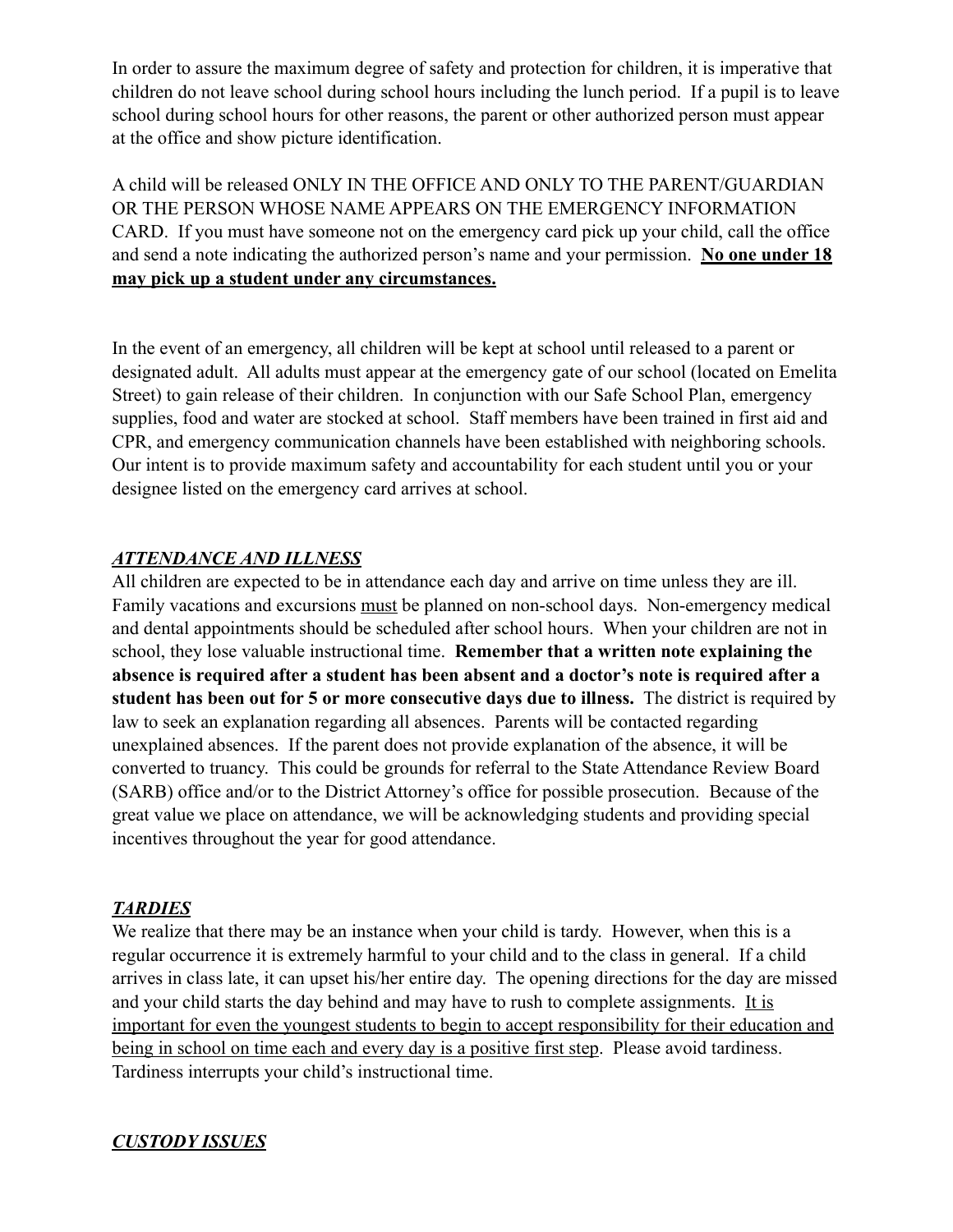The courts must handle custody disputes. The school has no legal jurisdiction to refuse a biological parent access to their child and/or school records. The only exception is when signed restraining orders or proper legal custody papers, specifically stating visitation limitations, are on file in the school office. Should any such situation which leaves the student's welfare in question or becomes a disruption to the school, School Police will be contacted and an officer will be requested to intervene. **Parents are asked to make every attempt not to involve the school site in custody matters.** The school will make every attempt to reach the custodial parent when a parent or any person NOT LISTED on the emergency card attempts to pick up a child.

# *BREAKFAST:*

Breakfast in the Classroom program has been suspended at this time. Please make sure your child eats a healthy breakfast at home before coming to school. Should you choose to send a snack with your child from home, please make sure it is nutritious. Do not send donuts or other sweets.

# *SCHOOL LUNCH PROGRAM*

Meals will be provided to all students free of charge this year. The cafeteria will provide meals,or students can bring lunch from home. No sharing of food is allowed. At the end of the school day students will be given a Grab  $\&$  Go bag that includes supper and breakfast for the following day to take home.



Meal Plan applications will still be required to be completed for every family as this determines our Title I funding.



# *MEDICATION, CRUTCHES, STITCHES OR CASTS AT SCHOOL*

Children are **NOT** permitted to take medication, wear casts, use crutches or have stitches at school unless there is a **written release from a doctor**. Students who need to take any continuing prescribed medication during school hours must have on file in the office their parent's/guardian's signed request, in addition to the doctor's request. Pick up a "Request for Medication during School Hours" form from the office if your child needs to take medication at school. Students may not bring any type of medication to school including prescriptions, overthe-counter remedies and vitamins. **Do not allow your child to carry his/her own inhalers or other medications**. They must be brought to the office. If it becomes necessary for your child to wear a cast, use crutches or have stitches, a note from the doctor indicating that it is okay for your child to return to school is required.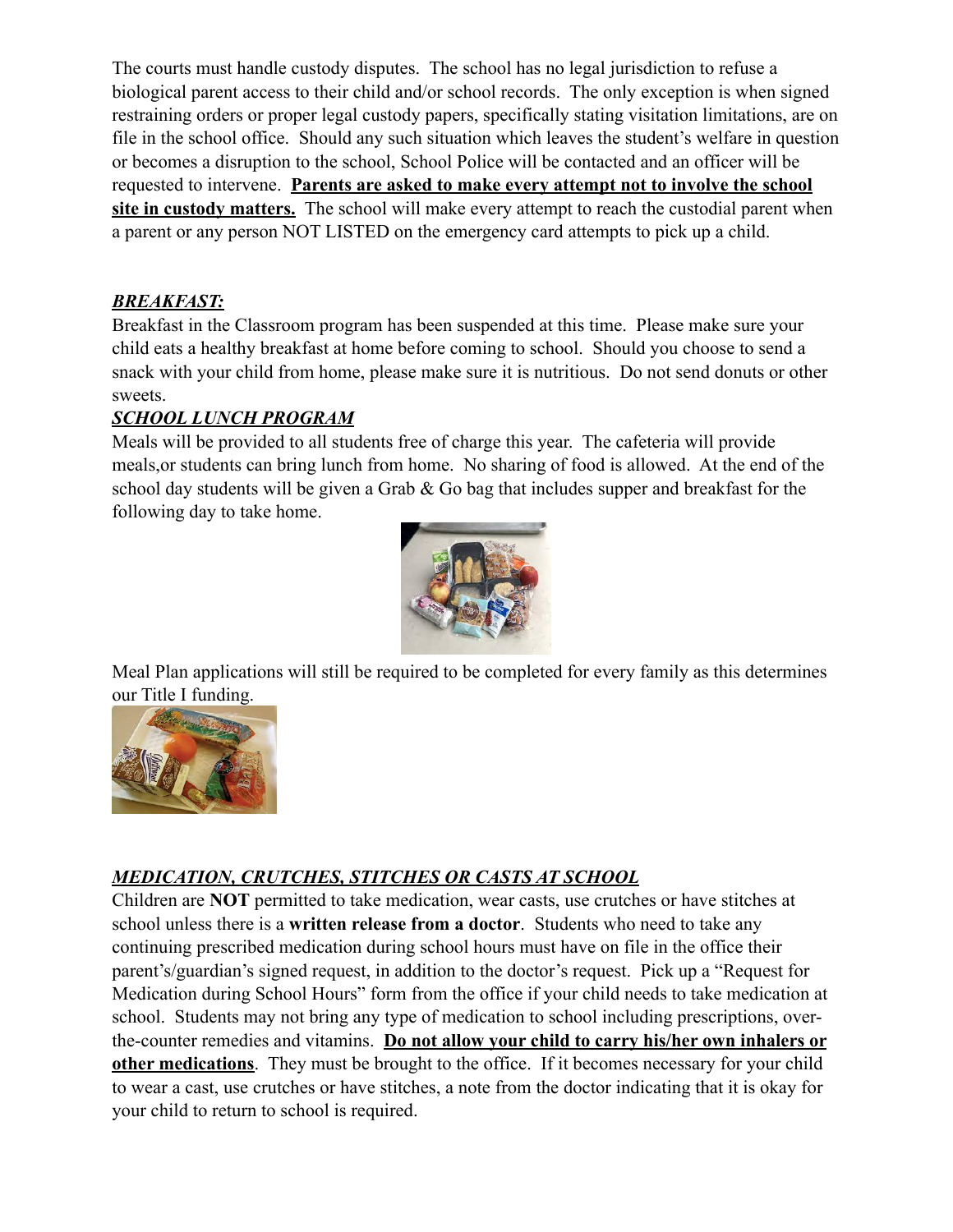The doctor's note should indicate any physical restrictions. Children wearing a cast, using crutches or with stitches will be asked to remain in the office during recess and lunch and engage in quiet activities for their safety.

# *SHORTENED OR MINIMUM DAYS*

Occasionally we will have shortened or minimum days in order to provide time for Professional Development that help teachers sharpen skills and better meet the needs of our students. In addition, shortened and minimum days are scheduled for parent conferences. We always notify you in advance by special reminder bulletins, posting information on our Marquee located in front of the school and via ClassDojo, our automated telephone/email system and on our website. The after school playground and Soaring Eagles are open early during these days; please let children know your pick-up plans so that they do not become upset. **The school phones are for emergency use only**. Make sure to check ClassDojo regularly.



# *AFTER SCHOOL PROGRAM KYDS & YS/SOARING EAGLES*

The KYDS (for grades  $1 - 5$ ) & YS (for grades  $2 - 5$ ) Programs will begin on the first day of school. The hours are from dismissal until 6:00 p.m., Monday through Friday, except for school and legal holidays. The After School Playground Programs are provided by the LAUSD as an addition to the community's recreational facilities. Students must be capable of *independent* supervision. With one Youth Services adult to supervise, older children can play on the yard and participate in games and activities. **Soaring Eagles** (TK/K – 5) is a private company and a parent paid child care program. Their hours are  $6:30$  a.m.  $-8:10$  a.m. then dismissal  $-6:30$  p.m. If you are interested in Soaring Eagles contact Micah Harter at (818) 389 – 2020. All after school programs schedule time for homework after dismissal until 4:00 p.m.

## **STUDENTS MUST CONDUCT THEMSELVES IN A MANNER THAT IS CONSISTENT WITH THE RULES AND REGULATIONS ESTABLISHED BY THE DIRECTOR. Students will be suspended from KYDS & YS for ongoing behavioral difficulties. The after school program is not a childcare facility. If a student is suspended or dismissed from one program then they are suspended or dismissed from all programs.**

#### *VISITORS ON CAMPUS*

**Emelita will remain a closed campus to parents and visitors**. **When it is safe to do so**, we will resume Friday morning assemblies and parents will be allowed on campus to participate. All visitors on campus, including parents, must come to the office first. Parents are welcome to observe their child's class. Upon arrival in the office, the parent must obtain principal approval then sign in and obtain a Visitor's Pass before going to the classroom. All visitations are for 20 minutes unless special permission is obtained.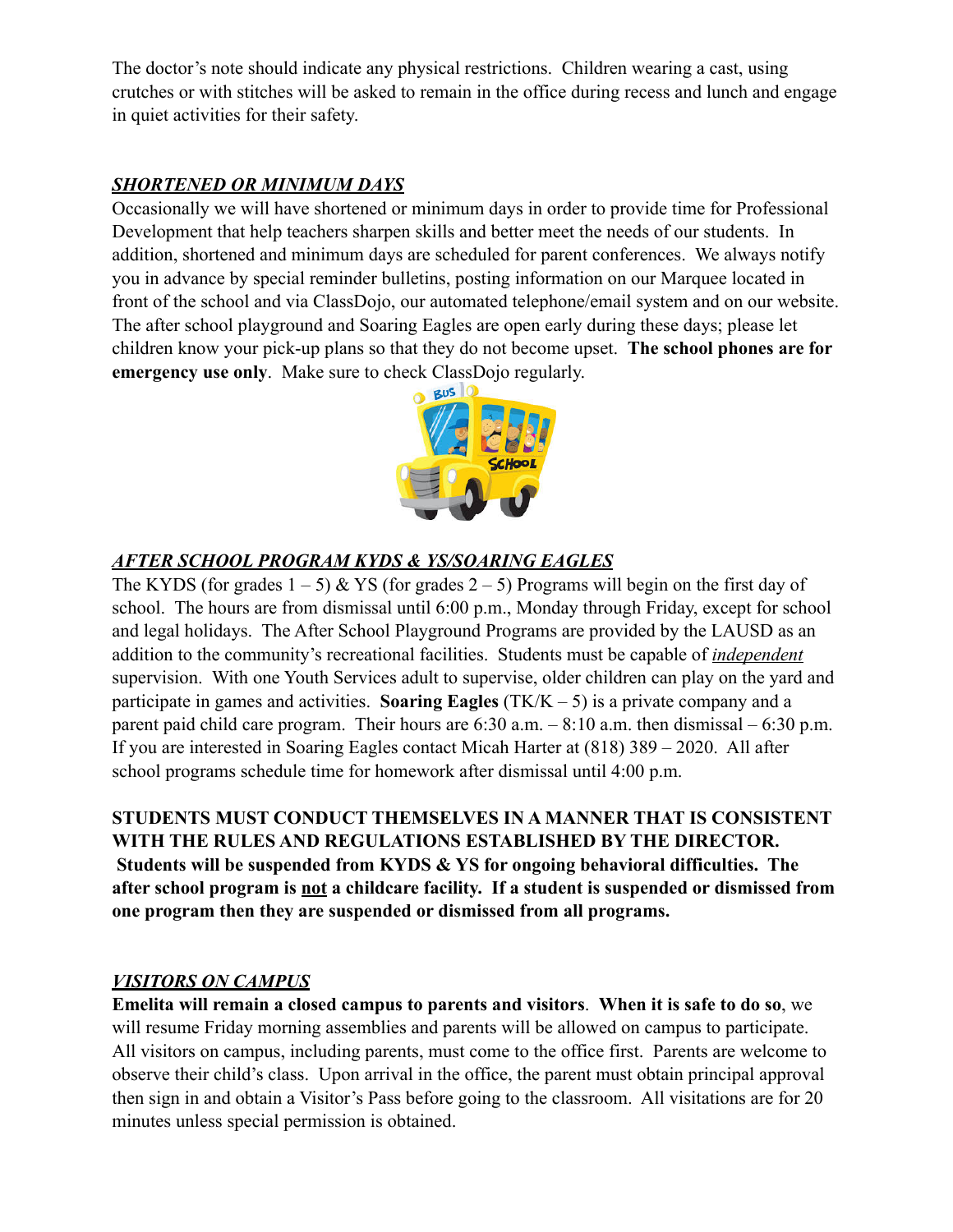#### *VOLUNTEERS*

Emelita will remain a closed campus and will not have volunteers until it is safe to do so.

#### *SCHOOL COUNCILS*

The Emelita Elementary School Site Council (SSC) and the English Language Advisory Council (ELAC) are made up of parents and teachers who meet and discuss the School Improvement, Categorical Programs and budgets. Parents are elected annually and orientation for all our elections will be held sometime in August or September. Please attend so we can explain how you can be of service to Emelita Elementary School students. We truly need your input and participation in order to raise the academic achievement of all our students. A notice concerning parent involvement and election will be sent home soon. We need your participation on all councils. Due to current health circumstances, these may be held on zoom

#### *EMELITA'S PTA*

The Emelita's PTA is the main parent participatory organization at Emelita Elementary School. Your participation is vital to our school. PTA needs your involvement and we hope you will attend their association meetings.



# *FINANCIAL RESPONSIBILITY FOR DAMAGED SCHOOL PROPERTY*

California Education Code section 48904 states, in pertinent part, that the parent or guardian of any minor who willfully cuts, defaces, or otherwise injures any real or personal property of the District or its employees shall be liable for all damages caused by the minor up to \$19,100. District property includes buildings and grounds, as well as textbooks, library books, computers, shop materials, physical education and sports equipment. A parent or guardian is liable to the District for all District property loaned to a minor and not returned upon demand. We need your help in making sure that District property is kept in good condition and that loaned items are returned to school upon demand. **Parents will be expected to pay the replacement or repair cost for any lost or damaged District property, this includes Chromebooks.** The school is legally authorized to withhold the grades, diploma, and transcripts of students until the obligation is cleared.

#### *TEXTBOOKS & INSTRUMENTS*

Textbooks are furnished to your child by the school system on a loan basis and should be treated as borrowed property. Students must pay for the loss or abuse of textbooks, Library Books and/ or instruments.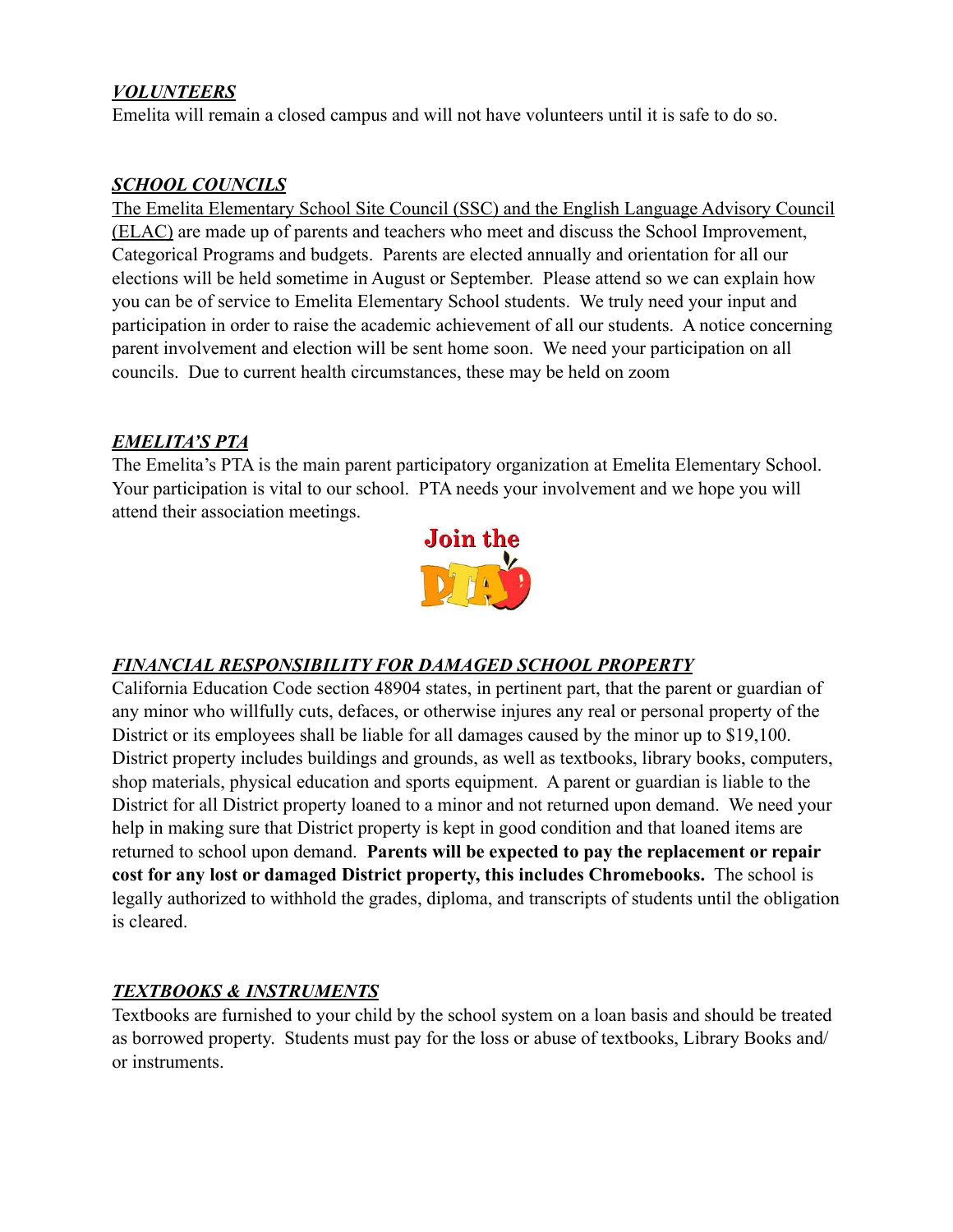

## *CONFERENCING WITH TEACHER(S)*

If you would like to talk to your child's teacher, send a message through ClassDojo or stop by the main office and leave a message with your telephone number and the best time to call. Each teacher will also provide you their school e-mail as another means of communication. Our teachers make every effort to communicate with parents. Thank you so much for your cooperation.

#### *DRESS CODE*

District and school dress code states that, "students shall be required to show proper attention to personal cleanliness, health, neatness, safety and suitability of clothing and appearance for school activities." Students clothing cannot cause distraction or disturbance or create a health or safety hazard. In no case may attire commonly associated with gang membership, affiliation or activity be worn, extra large or sagging-style clothing, clothing with foul language or pictures; such attire is not protected by the First Amendment. Hats or baseball caps may be worn during recess or lunch when outside to help protect children's faces from the sun. All hats or other clothing are the responsibility of the child. The school will not be responsible for lost, stolen or damaged items.



#### *PERSONAL PROPERTY OF STUDENTS*

The LAUSD does not provide insurance for loss of or damage of personal property of students. School administrators have been urged to notify parents and students that since there is no insurance, bringing personal property to school, particularly large sums of money or expensive jewelry, radios, video games, watches, etc., is not allowed. **Personal items may NOT be brought to school**. Teachers and other staff try to work with students to help them learn to respect the property of others. We urge you to continue to work with your child to teach and reinforce those values which enable us to better live together in our society.

#### *BIRTHDAYS*

At Emelita we have been encouraging healthy eating and living a healthy lifestyle to our students for several years now. We have many children who have food allergies or are on a special diet. Therefore, our policy in regards to birthdays is teachers may recognize a student's birthday and sing a song. As a parent you may choose to provide a small prize (pencil, eraser, stickers) for each student in the class or you may choose to donate a book in your child's name to the class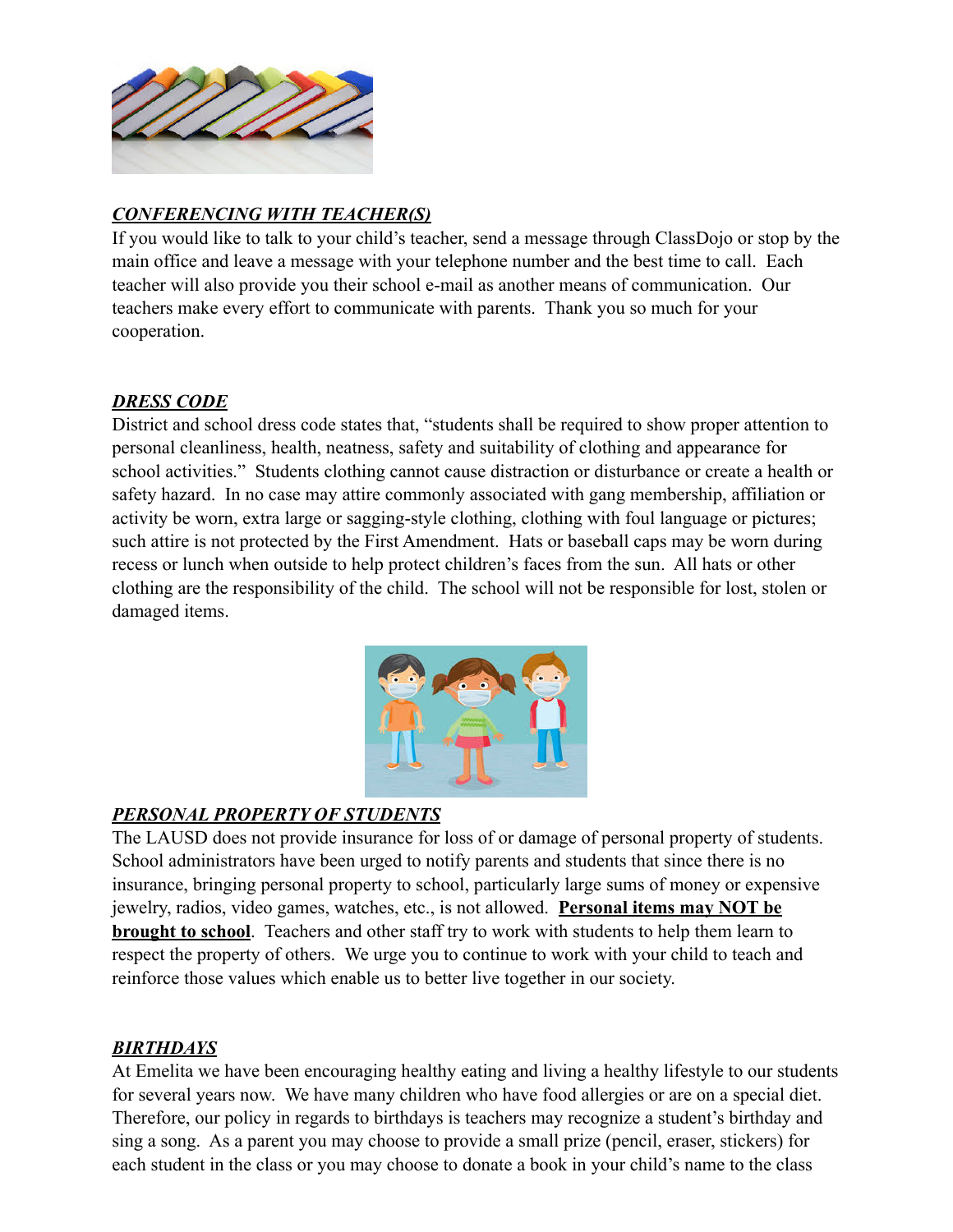library. **Do not send cupcakes, cookies, cakes or other sweets**. If you are having a birthday party outside of school and wish to hand out invitations at school then there must be one invitation for each child in the class.

# *SOCIAL AND EMOTIONAL LEARNING/CHARACTER EDUCATION*

Our school community recognizes the importance of emotional well being and character development for all students. As a result, we are implementing Restorative Justice techniques as well as a character education program that values trustworthiness, respect, responsibility, fairness, caring and citizenship. Utilizing character traits and Community Building Circles will lead to positive conduct, productive citizenship, and academic excellence.

#### *WEAPONS ON CAMPUS*

**Any student who brings a weapon, real or imitation, to school will be subject to expulsion**.

# *FIRE DRILLS/DROP & TAKE COVER DRILLS/EARTHQUAKE DRILLS*

Every precaution is taken to ensure the safety of your child during normal school hours. Monthly emergency drills are executed to make certain students learn proper safety procedures and adhere to all safety guidelines.

# *GUIDELINES FOR USE OF CELLULAR TELEPHONES BY STUDENTS*

Students are permitted to possess a cell phone on campus provided that any such device shall remain **OFF** and **stored in a backpack** during school hours or school activities. Students are permitted to use cell phone before or after school only. Cell phone use after school is restricted to calls/texts to a parent or other person picking up the student. They may not be used for any other reason (i.e. listen to music, access the internet, text/call/contact friends, take pictures). Students must comply anytime a request is made by school personnel to cease the use of a cell phone. If a student is observed by staff using a cell phone during school hours or activities, it shall be confiscated until redeemed by a parent or guardian. Please be advised that the District/ school is not responsible for students' lost, stolen or damaged cell phones.



# *WHAT YOU CAN DO TO HELP YOUR CHILD LEARN*

*1.* Start each day right; a calm beginning at home makes the school day much better.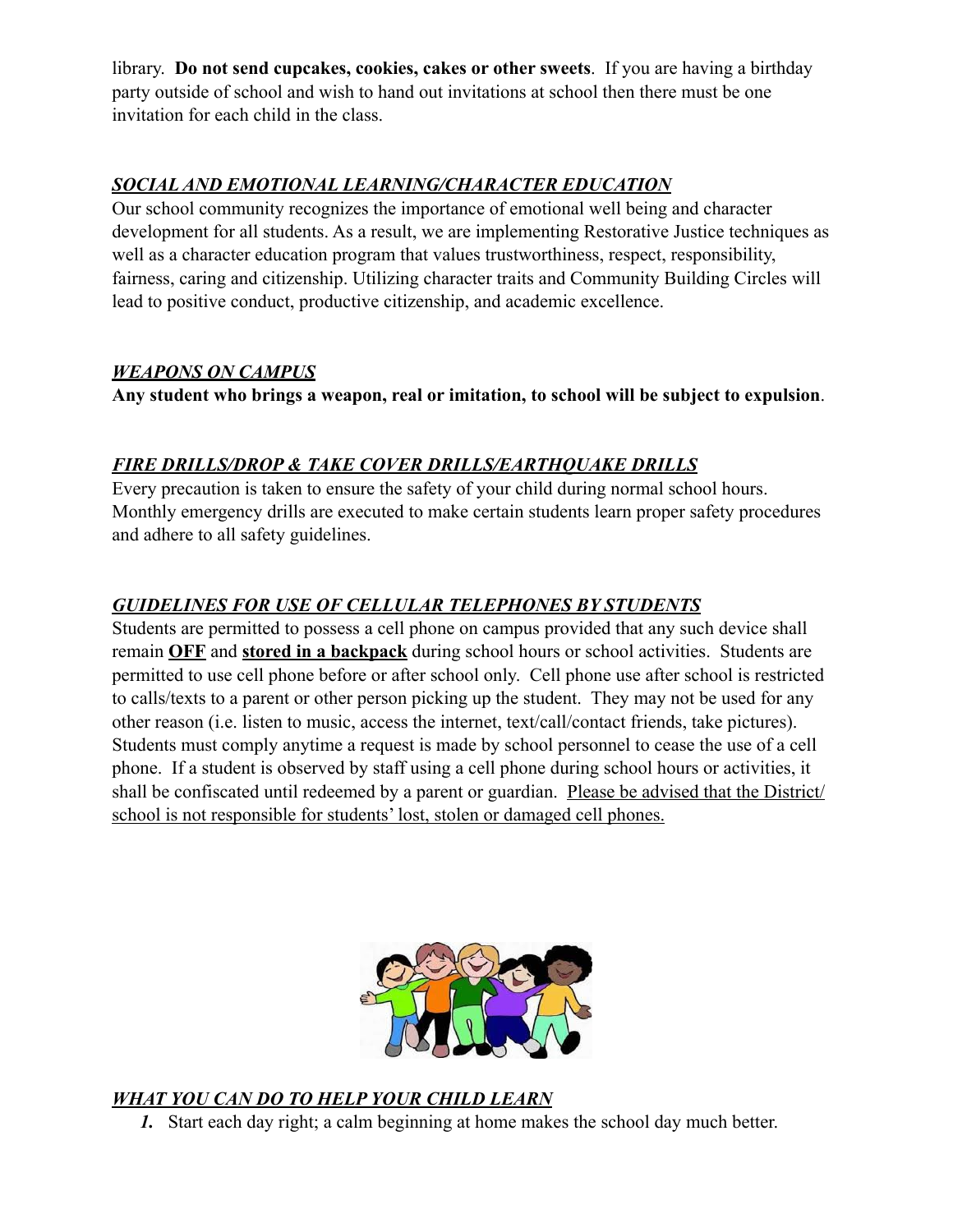- *2.* Encourage your child to have a good breakfast and lunch. Make certain that your child gets a good night sleep each night.
- *3.* Praise your child each day for something he/she has done. Have a special place to put school work or things brought home.
- *4.* Laugh and talk with your child about school experiences and listen to what is said about your child's school day.
- *5.* Stress attendance. If the child is ill, home is the best place; otherwise, your child needs to be at school every day and on time.
- *6.* Keep the lines of communication open between yourself and your child's teacher. Inform the teacher of any family situation which could influence your child's behavior. Also, if he/she is reluctant to go to school, let the teacher know so that together you can find the reason.
- *7.* Take time with your child to read and encourage reading for pleasure.
- *8.* Stress organization of school notebooks, materials, etc.
- *9.* Work at home with skills taught at school.